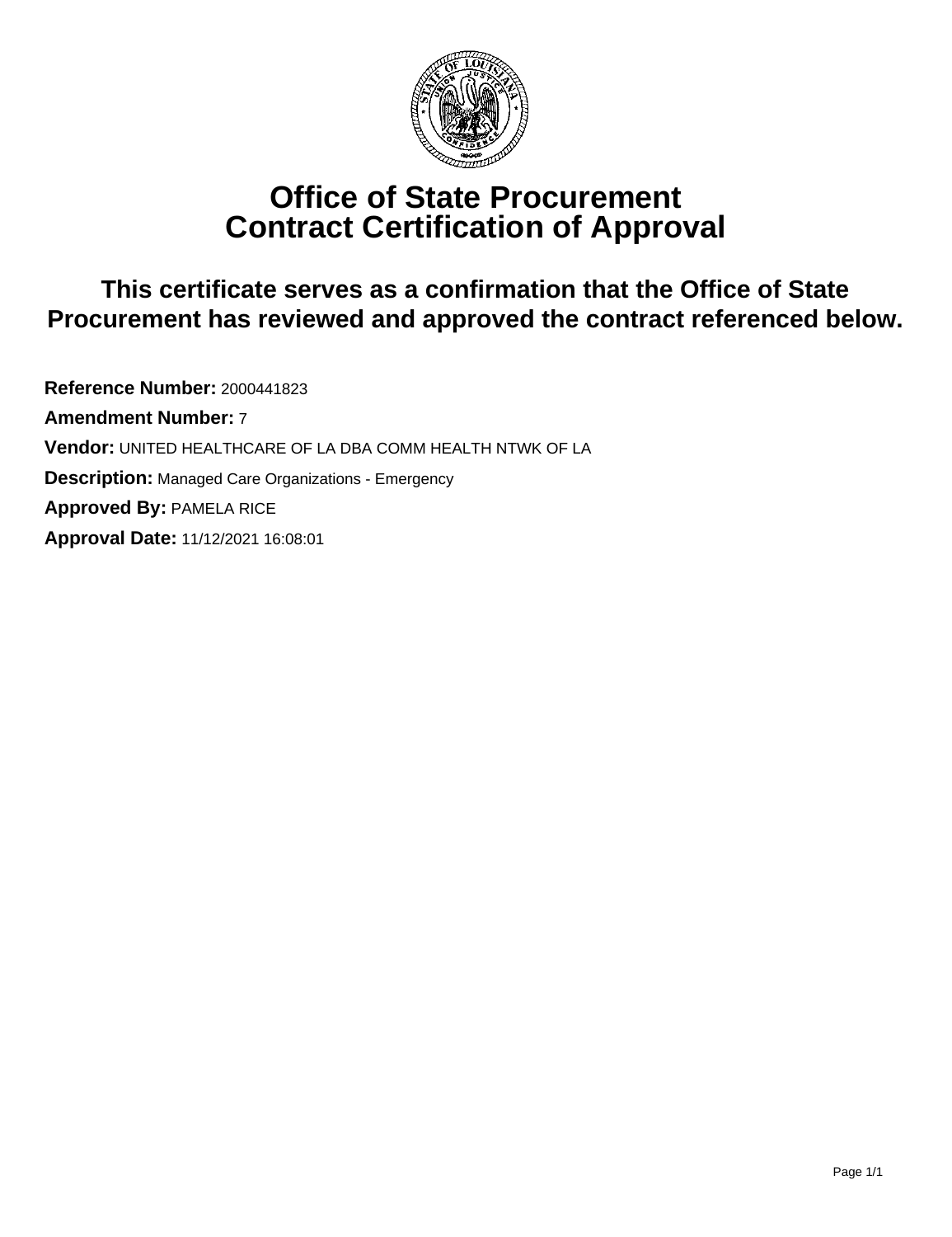#### **AMENDMENT TO**

**AGREEMENT BETWEEN STATE OF LOUISIANA**

#### **LOUISIANA DEPARTMENT OF HEALTH**

MVA MEDICAL MODEL MEDICAL Vendor Administration

(Regional/Program/ Facility

Bureau of Health Services Financing

**AND**

UnitedHealthcare of Louisiana, Inc. dba UnitedHealthcare Community

Contractor Name

#### **AMENDMENT PROVISIONS**

**Change Contract From:** Current Maximum Amount: \$6,634,874,454.50

Attachment B - Statement of Work.

**Change Contract To:** If Changed, Maximum Amount: If Changed, Contract Term:

Attachment B7 - Changes to Statement of Work.

**Justifications For Amendment:**

Revisions contained in this amendment are within scope and comply with the terms and conditions as set forth in the RFP.

This amendment incorporates revisions to the Statement of Work including: (1) Requirements from the Office of State Procurement, the Code of Ethics, and other state and federal regulations; (2) COVID-19 Vaccine Administration; (3) Updates to CFR and MCO guide citations; and (4) other clarifications and revisions that will improve the managed care program.

This Amendment Becomes Effective: 01-01-2021

This amendment contains or has attached hereto all revised terms and conditions agreed upon by contracting parties.

IN WITNESS THEREOF, this amendment is signed and entered into on the date indicated below.

UnitedHealthcare of Louisiana, Inc. dba UnitedHealthcare Cor

| <b>CONTRACTOR SIGNATURE</b>       | DocuSigned by:<br>tearl linette<br>-0B7C39DD6B6B404 | 7/14/2021<br><b>DATE</b> |
|-----------------------------------|-----------------------------------------------------|--------------------------|
| <b>PRINT</b><br><b>NAME</b>       | <b>Karl Lirette</b>                                 |                          |
| <b>CONTRACTOR</b><br><b>TITLE</b> | CFO                                                 |                          |

#### **CONTRACTOR STATE OF LOUISIANA LOUISIANA DEPARTMENT OF HEALTH**

#### **Secretary, Louisiana Department of Health or Designee**

| <b>SIGNATURE</b> | DocuSigned by:<br>Michael Boutte<br>ASEFSCAAD1724E2 | 7/14/2021<br><b>DATE</b> |
|------------------|-----------------------------------------------------|--------------------------|
| <b>NAME</b>      | Michael Boutte                                      |                          |
| <b>TITLE</b>     | Interim Medicaid Executive Director                 |                          |
| <b>OFFICE</b>    | Louisiana Department of Health                      |                          |

#### PROGRAM SIGNATURE **DATE**

NAME

Current Contract Term:

Original Contract Begin Date 01-01-2020

Original Contract End Date 12-31-2020

RFP Number: N/A

 $I \Delta G\Omega V \#$ Amendment #: 7 2000441022

| 122 A SU V 77 A .        | ZUUU44 1623        |
|--------------------------|--------------------|
| LDH #:                   |                    |
| Original Contract Amount | \$2,726,062,141.00 |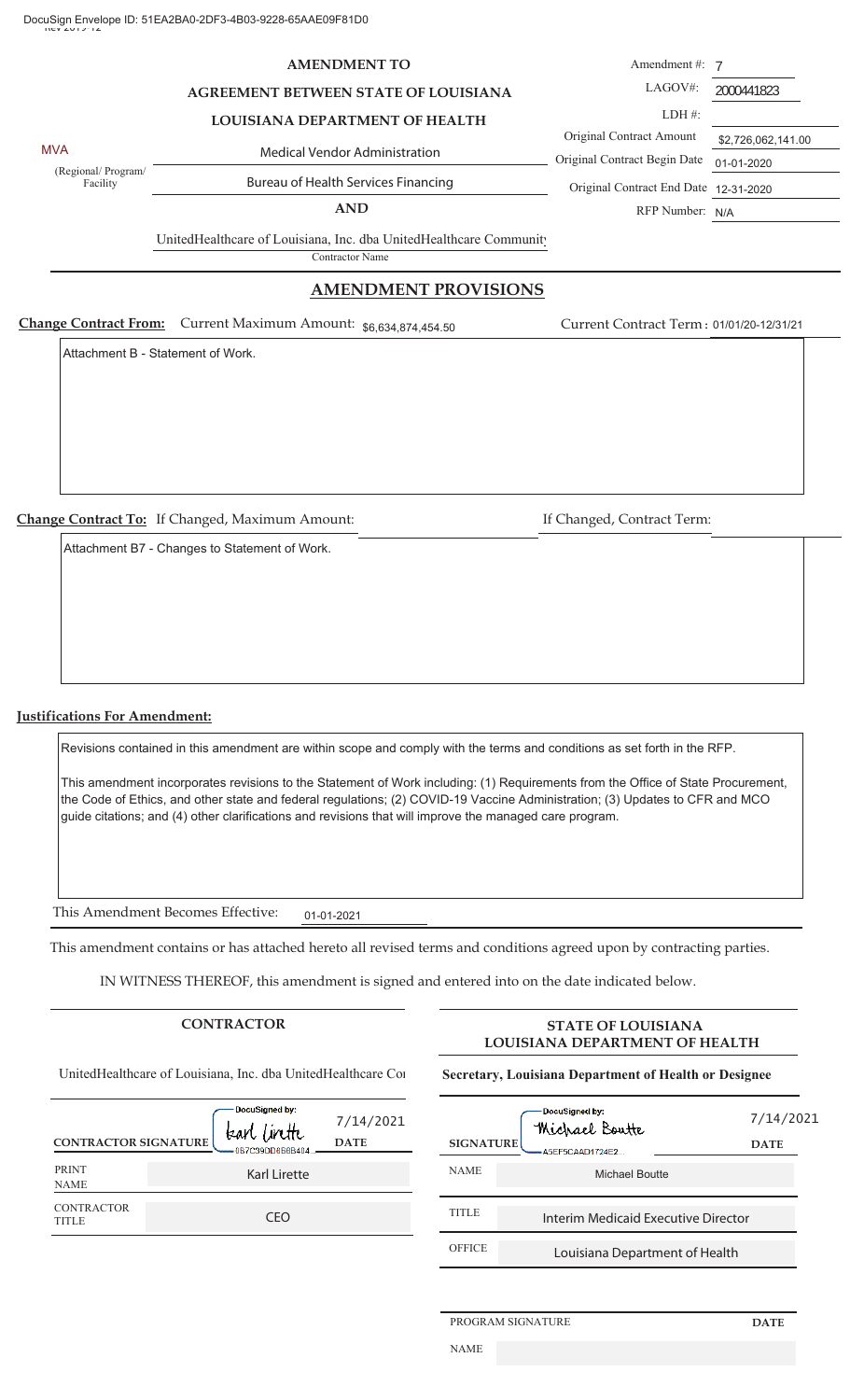Changes to Statement of Work

| Item | <b>Change From:</b> | <b>Change To:</b>                                                                                                                                                                                                                                                                                                                                                                                                                                                                                                                                                                                                                                                                                                                                                                                                                                                                                                                                                                                                                                                                                                                                                                                                                                                                                                | <b>Justification</b>                                                                                       |
|------|---------------------|------------------------------------------------------------------------------------------------------------------------------------------------------------------------------------------------------------------------------------------------------------------------------------------------------------------------------------------------------------------------------------------------------------------------------------------------------------------------------------------------------------------------------------------------------------------------------------------------------------------------------------------------------------------------------------------------------------------------------------------------------------------------------------------------------------------------------------------------------------------------------------------------------------------------------------------------------------------------------------------------------------------------------------------------------------------------------------------------------------------------------------------------------------------------------------------------------------------------------------------------------------------------------------------------------------------|------------------------------------------------------------------------------------------------------------|
|      | [Add new section]   | 2.6.7. Subcontractor's Insurance<br>The MCO shall require that any and all subcontractors, which are not<br>protected under the MCO's own insurance policies, take and maintain<br>insurance of the same nature and in the same amounts as required of<br>the MCO or in a reduced amount if approved by LDH at its sole<br>discretion.<br>2.6.10 Cyber Liability<br>Cyber liability insurance, including first-party costs, due to an<br>electronic breach that compromises the State's confidential data shall<br>have a minimum limit per occurrence of five million dollars<br>(\$5,000,000). Claims-made coverage is acceptable. It shall provide<br>coverage for the term of this Contract and shall have an expiration date<br>no earlier than thirty (30) calendar days after the anticipated<br>completion of the Contract. Continuous coverage under multiple<br>policies will satisfy this requirement; however, the MCO shall submit a<br>new certificate of insurance upon policy renewal or otherwise<br>obtaining a new policy. Any such policy shall provide an extended<br>reporting period of not less than thirty-six (36) months from the<br>expiration date of the policy, if the policy is not renewed. The policy<br>shall not be cancelled for any reason, except non-payment of premium. | This revision adds cyber liability insurance requirements,<br>which must be included in all LDH contracts. |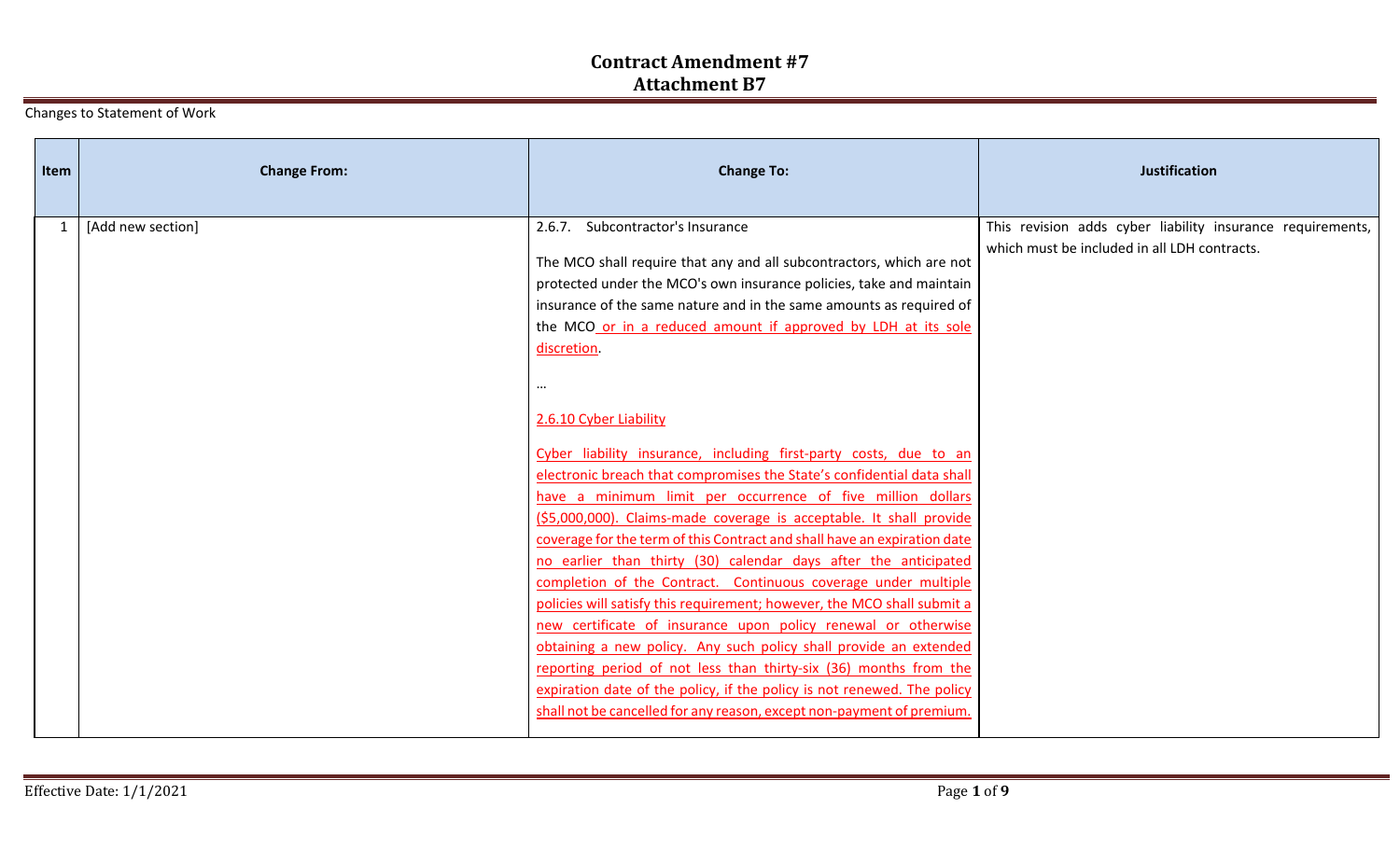| Item           | <b>Change From:</b>                                                                                                                                                                                                                                                                                                                                                                                         | <b>Change To:</b>                                                                                                                                                                                                                                                                                                                                                                                                                                                                                                                                                                                                                                                                                                                                                                                                                                                                                                                                                                                                                                                                                                                                                                               | <b>Justification</b>                                                                                            |
|----------------|-------------------------------------------------------------------------------------------------------------------------------------------------------------------------------------------------------------------------------------------------------------------------------------------------------------------------------------------------------------------------------------------------------------|-------------------------------------------------------------------------------------------------------------------------------------------------------------------------------------------------------------------------------------------------------------------------------------------------------------------------------------------------------------------------------------------------------------------------------------------------------------------------------------------------------------------------------------------------------------------------------------------------------------------------------------------------------------------------------------------------------------------------------------------------------------------------------------------------------------------------------------------------------------------------------------------------------------------------------------------------------------------------------------------------------------------------------------------------------------------------------------------------------------------------------------------------------------------------------------------------|-----------------------------------------------------------------------------------------------------------------|
| $\overline{2}$ | 4.3.4 Provider Services Staff to enable providers to receive prompt<br>responses and assistance and handle provider grievances and disputes.<br>There shall be sufficient Provider Services staff to enable providers to<br>receive prompt resolution of their problems and inquiries and<br>appropriate education about participation in the MCO program and to<br>maintain a sufficient provider network. | 4.3.4 Provider Services Staff to enable providers to receive prompt<br>responses and assistance and handle provider grievances and<br>disputes. Provider Services staff shall be dedicated to the Louisiana<br>Medicaid product, and t∓here shall be sufficient Provider Services staff<br>to enable providers to receive prompt resolution of their problems and<br>inquiries and appropriate education about participation in the MCO<br>program and to maintain a sufficient provider network.                                                                                                                                                                                                                                                                                                                                                                                                                                                                                                                                                                                                                                                                                               | This revision enhances staffing requirements to support the<br>complexity and size of the managed care program. |
|                | [Add new section]                                                                                                                                                                                                                                                                                                                                                                                           | 4.6.9 The MCO shall comply with the following cybersecurity training<br>requirements:<br>4.6.9.1 In accordance with La. R.S. 42:1267(B)(3) and the State of<br>Louisiana's Information Security Policy, if the Contractor, any of its<br>employees, agents, or subcontractors will have access to State<br>government information technology assets, the Contractor's<br>employees, agents, or subcontractors with such access must complete<br>cybersecurity training annually, and the Contractor must present<br>evidence of such compliance annually and upon request. The<br>Contractor may use the cybersecurity training course offered by the<br>Louisiana Department of State Civil Service without additional cost or<br>may use any alternate course approved in writing by the Office of<br><b>Technology Services.</b><br>4.6.9.2 For purposes of this Section, "access to State government<br>information technology assets" means the possession of credentials,<br>equipment, or authorization to access the internal workings of State<br>information technology systems or networks. Examples would include<br>but not be limited to State-issued laptops, VPN credentials to | This revision adds cybersecurity training requirements, which<br>must be included in all State contracts.       |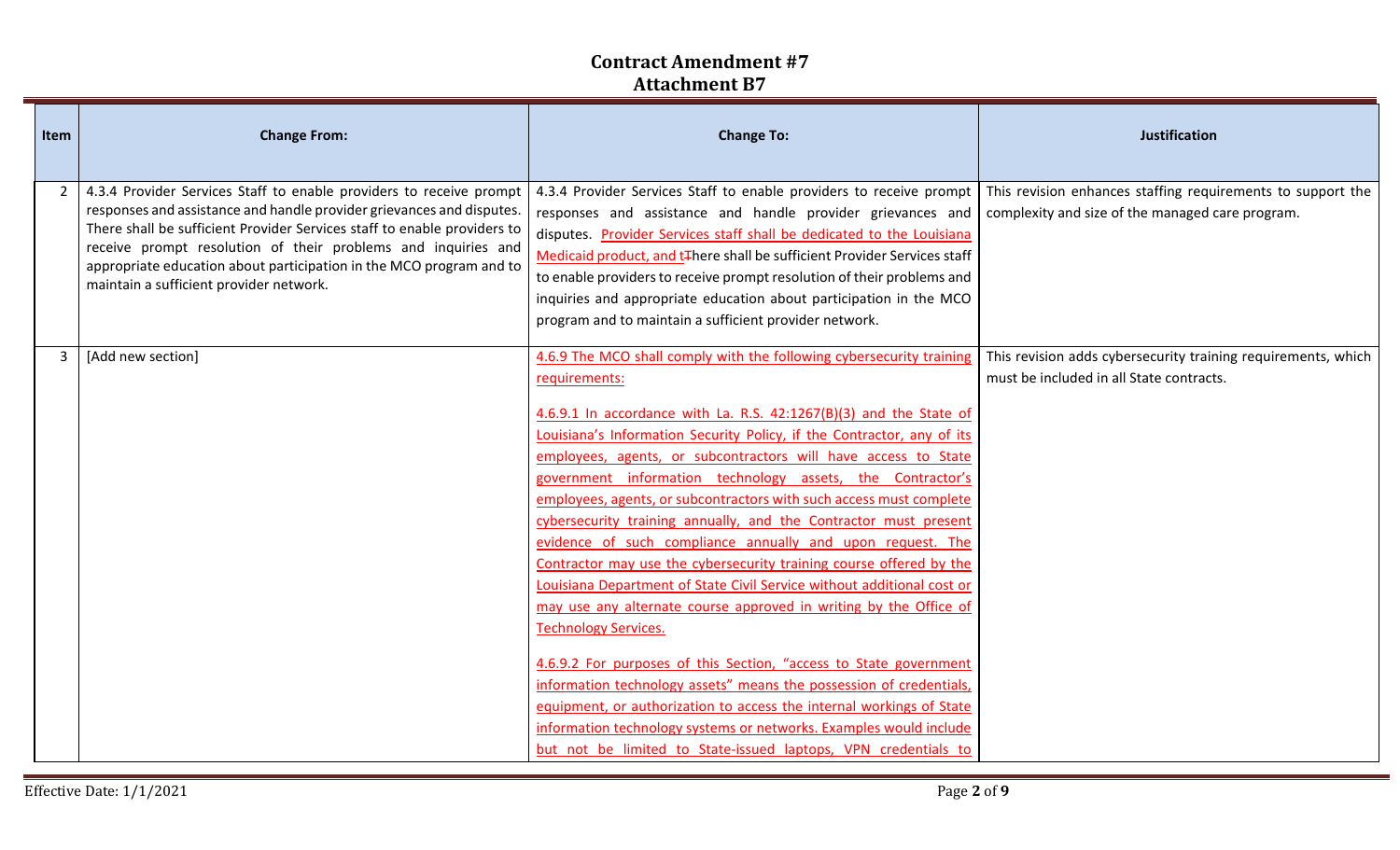| Item | <b>Change From:</b>                                                                                                                                                                                                                                                                                                                                                                    | <b>Change To:</b>                                                                                                                                                                                                                                                                                                                                                                                                                                                                                                                                                                               | <b>Justification</b>                                                                                                                                                                                                      |
|------|----------------------------------------------------------------------------------------------------------------------------------------------------------------------------------------------------------------------------------------------------------------------------------------------------------------------------------------------------------------------------------------|-------------------------------------------------------------------------------------------------------------------------------------------------------------------------------------------------------------------------------------------------------------------------------------------------------------------------------------------------------------------------------------------------------------------------------------------------------------------------------------------------------------------------------------------------------------------------------------------------|---------------------------------------------------------------------------------------------------------------------------------------------------------------------------------------------------------------------------|
|      |                                                                                                                                                                                                                                                                                                                                                                                        | credentials to access the State network, badging to access the State's<br>telecommunications closets or systems, or permissions to maintain or<br>modify IT systems used by the State. Final determination of scope<br>inclusions or exclusions relative to access to State government<br>information technology assets will be made by the Office of<br><b>Technology Services.</b>                                                                                                                                                                                                            |                                                                                                                                                                                                                           |
|      | [Add new section]                                                                                                                                                                                                                                                                                                                                                                      | 5.4.1.1.5 Targets for HEDIS® incentive-based measure scores without<br>NCQA Quality Compass Medicaid National 50th percentile [All Lines of<br>Business (LOBs) (Excluding Preferred Provider Organizations (PPOs)<br>and Exclusive Provider Organizations (EPOs))] values will be equal to<br>the best performance reported to LDH by any MCO for the prior<br>measurement year.                                                                                                                                                                                                                | This addition sets targets for HEDIS measures that did not have<br>a Quality Compass benchmark and provides clarity on how the<br>target will be set and evaluated.                                                       |
| 5    | 5.4.5. The withold arrangement is for a fixed period of time and<br>performance is measured during the rating period under the contract<br>in which the withhold arrangement is applied. Withhold arrangements<br>are available to both public and private contractors under the same<br>conditioned on the MCO entering into or adhering to<br>intergovernmental transfer agreements. | 5.4.5. The withhold arrangement is for a fixed period of time and<br>performance is measured during the rating period under the contract<br>in which the withhold arrangement is applied. Withhold arrangements<br>shall not be renewed automatically. Withhold arrangements are<br>terms of performance. Participation in withhold arrangements is not available to both public and private contractors under the same terms<br>of performance. Participation in withhold arrangements is not<br>conditioned on the MCO entering into or adhering to<br>intergovernmental transfer agreements. | This revision adds a criteria required by 42 CFR 438.6.                                                                                                                                                                   |
|      | [Add new section]                                                                                                                                                                                                                                                                                                                                                                      | 5.19 Reimbursement for COVID-19 Vaccine Administration<br>5.19.1 Effective April 1, 2021, LDH will pay the MCO, on a quarterly,<br>non-risk basis, for the costs of COVID-19 vaccine administration to<br>MCO enrollees in accordance with the Louisiana Medicaid COVID-19                                                                                                                                                                                                                                                                                                                      | This addition provides for the reimbursement of COVID-19<br>vaccine administration costs outside of the capitation rates.<br>This is for vaccine administration services only and does not<br>include related treatments. |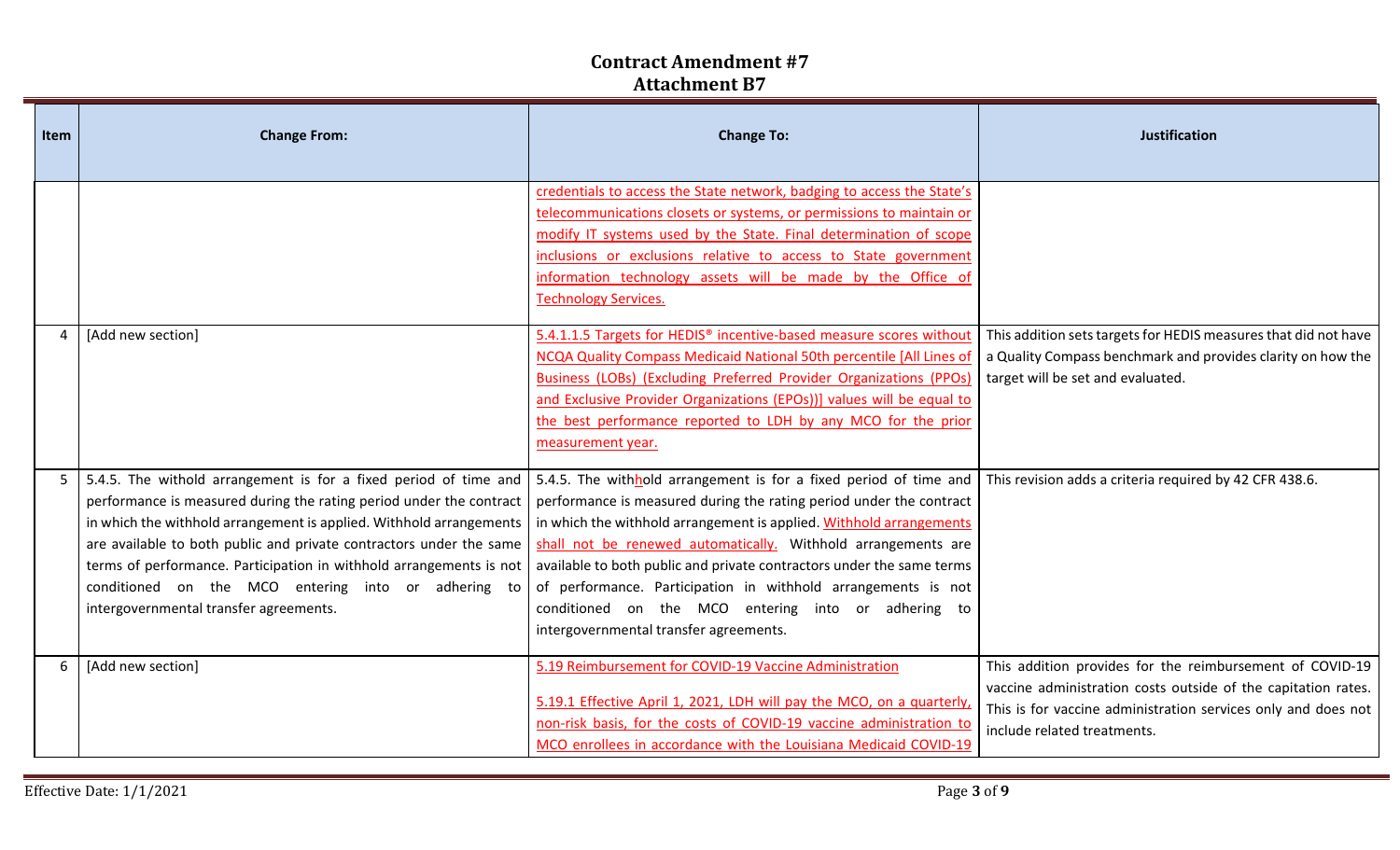| Item | <b>Change From:</b>                                                                                                                                                                                                                                                                                                                                                                          | <b>Change To:</b>                                                                                                                                                                                                                                                                                                                                                                                                                                                                                                                                                                                                                                                                                                                                                                                                                                                                                          | <b>Justification</b>                                                                                                                                              |
|------|----------------------------------------------------------------------------------------------------------------------------------------------------------------------------------------------------------------------------------------------------------------------------------------------------------------------------------------------------------------------------------------------|------------------------------------------------------------------------------------------------------------------------------------------------------------------------------------------------------------------------------------------------------------------------------------------------------------------------------------------------------------------------------------------------------------------------------------------------------------------------------------------------------------------------------------------------------------------------------------------------------------------------------------------------------------------------------------------------------------------------------------------------------------------------------------------------------------------------------------------------------------------------------------------------------------|-------------------------------------------------------------------------------------------------------------------------------------------------------------------|
|      |                                                                                                                                                                                                                                                                                                                                                                                              | Vaccine and Treatment Fee Schedule. This payment shall be separate<br>from the capitation rates and be based upon encounter data provided<br>by the MCO to LDH that have been accepted and have cleared all<br>systems edits in the MMIS. This non-risk arrangement is subject to the<br>federal Medicaid rules for payments under non-risk managed care<br>contracts at 42 CFR §447.362.<br>5.19.2 The MCO shall submit all encounters for COVID-19 vaccine<br>administration payments in accordance with the terms and conditions<br>of this Contract.<br>5.19.3 The MCO shall report expenditures on a date of service basis for<br>COVID-19 vaccine administration payment amounts.<br>5.19.4 The MCO shall reimburse provider claims when performed and<br>coded appropriately and according to the state Medicaid fee-for-<br>service fee schedule for all COVID-19 vaccine administration payments. |                                                                                                                                                                   |
|      | 6.3.4.1.1. The MCO shall allow prescribers and pharmacies to submit<br>PA requests by phone, fax or automated process;                                                                                                                                                                                                                                                                       | 6.3.4.1.1 The MCO shall allow prescribers, and may allow pharmacies<br>at the MCO's discretion, to submit PA requests by phone, fax or<br>automated process;                                                                                                                                                                                                                                                                                                                                                                                                                                                                                                                                                                                                                                                                                                                                               | This revision eliminates the mandate for MCOs to allow<br>pharmacists to submit PAs. MCOs may allow it at their<br>discretion.                                    |
|      | 6.23.3. NEMT/NEAT shall be provided to and from all medically<br>necessary Medicaid state plan services (including carved out services)<br>for those members who lack viable alternate means of transportation.<br>NEMT/NEAT to non-Medicaid covered services is not a core benefit; it<br>may be considered a cost-effective alternative service if so approved<br>by LDH per Section 6.27. | 6.23.3. NEMT/NEAT shall be provided to and from all medically<br>necessary Medicaid state plan services (including carved out services)<br>for those members who lack viable alternate means of transportation.<br>NEMT/NEAT to non-Medicaid covered services is not a core benefit; it<br>may be considered a cost-effective alternative service value-added<br>benefit if so approved by LDH per Section 6.276.26.                                                                                                                                                                                                                                                                                                                                                                                                                                                                                       | This correction clarifies that non-emergency transportation to<br>a non-covered services is considered a value-added benefit to<br>conform with current practice. |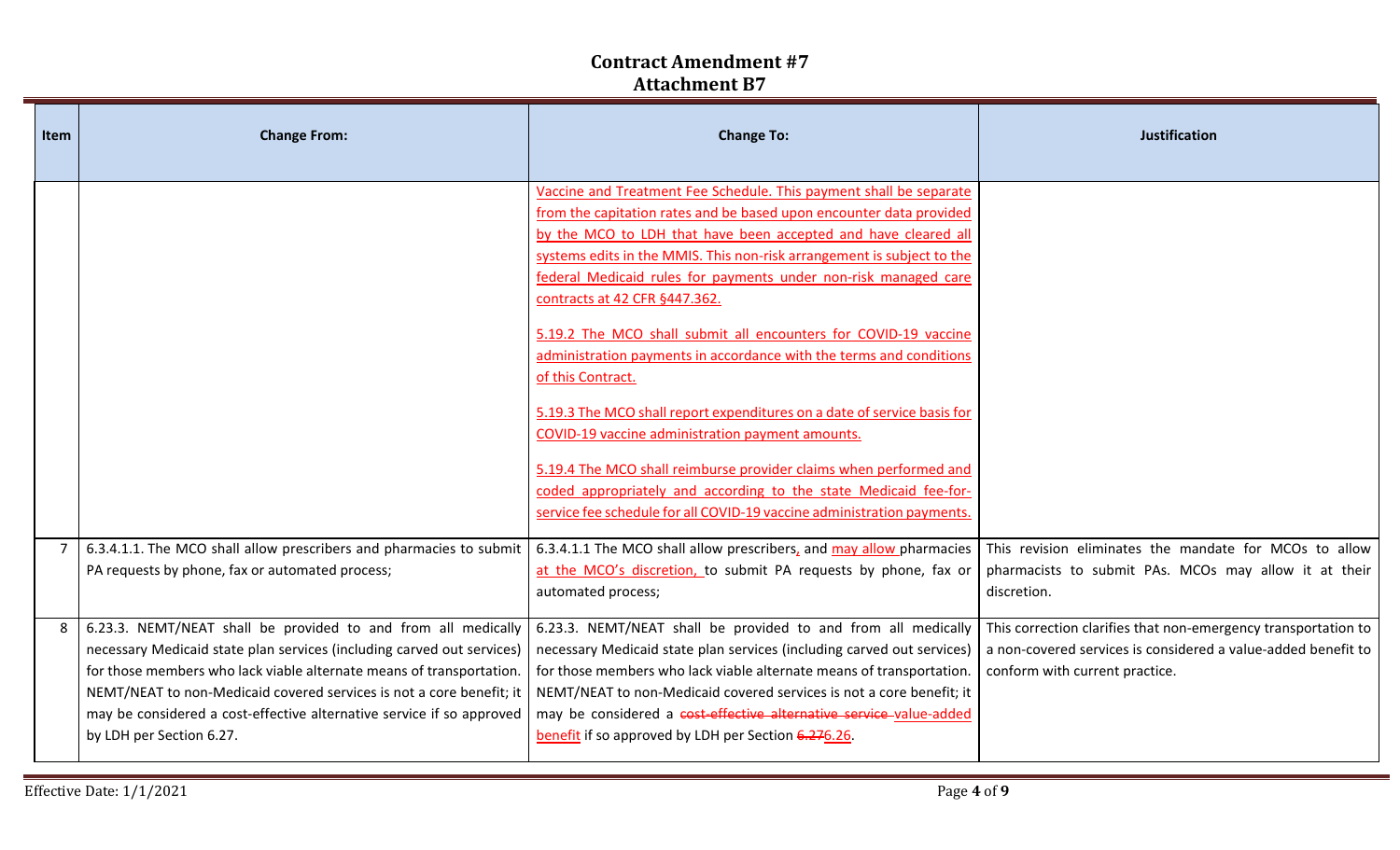| Item | <b>Change From:</b>                                                                                                                                                                                                                                                                                                                                                                                                                                                                                                                                                 | <b>Change To:</b>                                                                                                                                                                                                                                                                                                                                                                                                                                                                                                                                                                                                                                                               | <b>Justification</b>                                                                                                                                                         |
|------|---------------------------------------------------------------------------------------------------------------------------------------------------------------------------------------------------------------------------------------------------------------------------------------------------------------------------------------------------------------------------------------------------------------------------------------------------------------------------------------------------------------------------------------------------------------------|---------------------------------------------------------------------------------------------------------------------------------------------------------------------------------------------------------------------------------------------------------------------------------------------------------------------------------------------------------------------------------------------------------------------------------------------------------------------------------------------------------------------------------------------------------------------------------------------------------------------------------------------------------------------------------|------------------------------------------------------------------------------------------------------------------------------------------------------------------------------|
| 9    | 12.1.9 The MCO is responsible for creation, production and distribution<br>of its own marketing and member materials to its enrollees, using<br>approved LDH templates (see Appendix G). LDH and the LDH<br>Enrollment Broker will only be responsible for distributing general<br>material developed and produced by the MCO for inclusion in the<br>enrollment package distributed to Medicaid enrollees. LDH will<br>determine which materials will be included in the Enrollment Broker<br>generated packet and which materials will be distributed by the MCO. | 12.1.9 The MCO is responsible for creation, production and distribution<br>of its own marketing and member materials to its enrollees, using<br>approved LDH templates (see Appendix G-Marketing and Member<br>Education Companion Guide). LDH and the LDH Enrollment Broker will<br>only be responsible for distributing general material developed and<br>produced by the MCO for inclusion in the enrollment package<br>distributed to Medicaid enrollees. LDH will determine which materials<br>will be included in the Enrollment Broker generated packet and which<br>materials will be distributed by the MCO.                                                           | This revision updates the reference to the Marketing and<br>Member Education Companion Guide, which contains current<br>versions of marketing and member material templates. |
|      | 10 12.12.1.34 Additional information that is available upon request,<br>including the following:<br>$\cdots$<br>How to report alleged marketing violations to LDH utilizing the<br>$\bullet$<br>Marketing Complaint Form. (See Appendix E)                                                                                                                                                                                                                                                                                                                          | 12.12.1.34 Additional information that is available upon request,<br>including the following:<br>How to report alleged marketing violations to LDH utilizing the<br>$\bullet$<br>Marketing Complaint Form. (See Appendix E-Marketing and<br><b>Member Education Companion Guide)</b>                                                                                                                                                                                                                                                                                                                                                                                            | This revision updates the reference to the Marketing and<br>Member Education Companion Guide, which contains the<br>current version of the form.                             |
|      | 11 12.14.4. In accordance with 42 CFR $§$ 438.10(f)(6), the provider<br>directory shall include, but not be limited to:                                                                                                                                                                                                                                                                                                                                                                                                                                             | 12.14.4. In accordance with 42 CFR $§438.10(h)(f)(6)$ , the provider<br>directory shall include, but not be limited to:                                                                                                                                                                                                                                                                                                                                                                                                                                                                                                                                                         | This revision corrects the CFR citation.                                                                                                                                     |
|      | 12 12.14.5. To assist Medicaid potential enrollees in identifying<br>participating providers for each MCO, the Enrollment Broker will<br>maintain and update weekly an electronic provider directory that is<br>accessible through the website www.myplan.healthy.la.gov and will<br>make available, (by mail) paper provider directories which comply with<br>the member material requirements of this Contract.                                                                                                                                                   | 12.14.5. The hard copy and online provider directories shall not include<br>providers who have submitted no claims within the six (6) calendar<br>months prior to publication, unless the provider was newly<br>credentialed during this six (6) month period.<br>12.14.6 To assist Medicaid potential enrollees in identifying<br>participating providers for each MCO, the Enrollment Broker will<br>maintain and update weekly an electronic provider directory that is<br>accessible through the website www.myplan.healthy.la.gov and will<br>make available, (by mail) paper provider directories which comply with<br>the member material requirements of this Contract. | This addition improves the provider directory to more<br>accurately reflect the providers that are actively serving<br>enrollees or newly credentialed providers.            |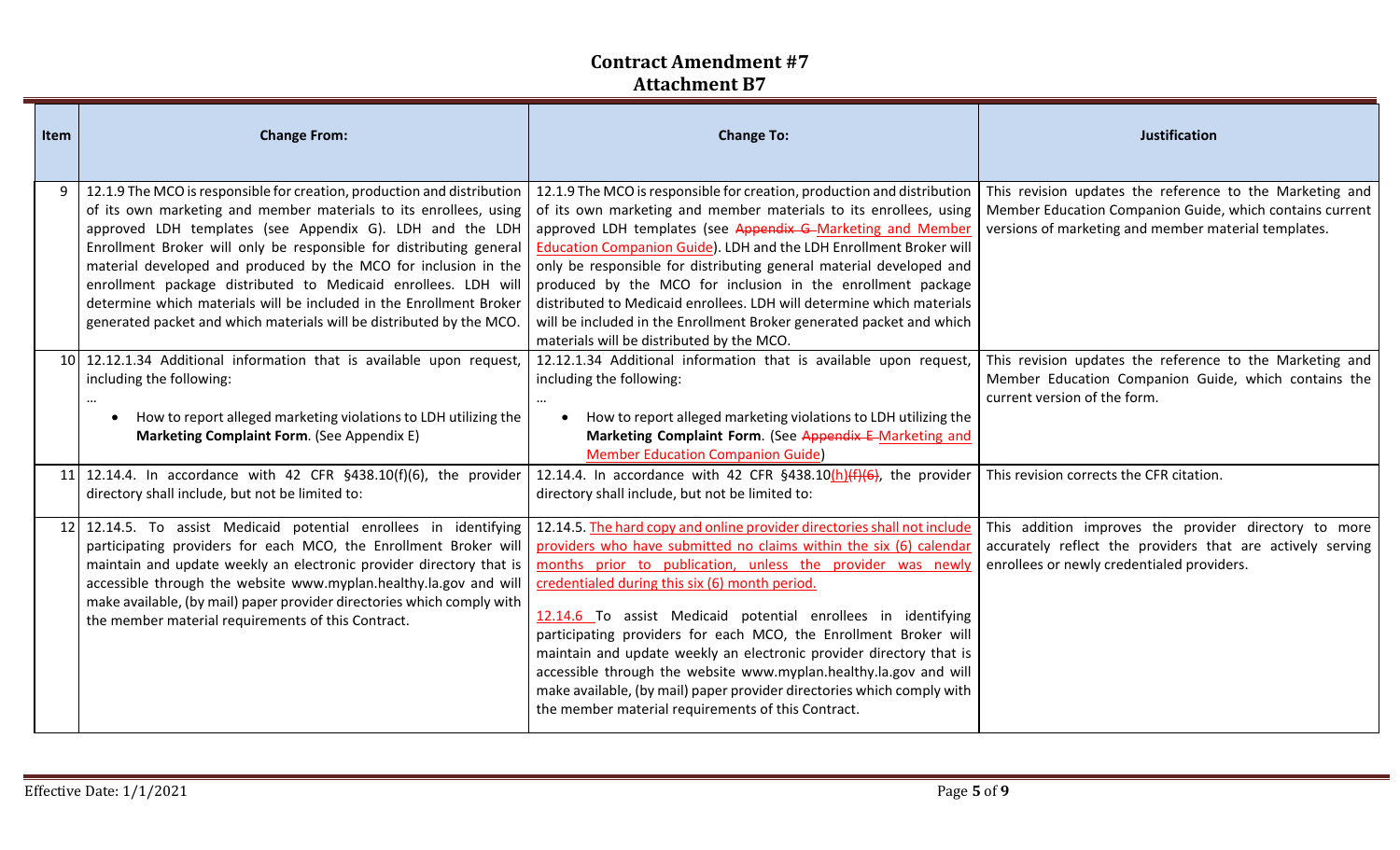| Item | <b>Change From:</b>                                                                                                                                                                                                                                                                                                                                                                                                                                                                            | <b>Change To:</b>                                                |                                                                                                                                                                                                                                                                                                                                                      | <b>Justification</b>                                                                                                                                                      |
|------|------------------------------------------------------------------------------------------------------------------------------------------------------------------------------------------------------------------------------------------------------------------------------------------------------------------------------------------------------------------------------------------------------------------------------------------------------------------------------------------------|------------------------------------------------------------------|------------------------------------------------------------------------------------------------------------------------------------------------------------------------------------------------------------------------------------------------------------------------------------------------------------------------------------------------------|---------------------------------------------------------------------------------------------------------------------------------------------------------------------------|
|      | 13 12.23.2.3 Alleged marketing violations must be reported to LDH in<br>writing utilizing the Marketing Complaint Form (See Appendix E).                                                                                                                                                                                                                                                                                                                                                       |                                                                  | 12.23.2.3 Alleged marketing violations must be reported to LDH in<br>writing utilizing the Marketing Complaint Form (See Appendix E<br><b>Marketing and Member Education Companion Guide).</b>                                                                                                                                                       | This revision updates the reference to the Marketing and<br>Member Education Companion Guide, which contains the<br>current version of the form.                          |
|      | <b>CLAIMS MANAGEMENT</b><br>$14$ 17.0<br>17.1 Functionality                                                                                                                                                                                                                                                                                                                                                                                                                                    | 17.0<br>17.1 Functionality                                       | <b>CLAIMS MANAGEMENT</b><br>The MCO shall ensure that all provider claims are processed<br>appropriately in accordance with this Contract and the System<br>Companion Guide. The MCO may be subject to monetary penalties if<br>LDH determines, at its sole discretion, that the MCO has<br>inappropriately, processed provider claims for services. | This provision adds explicit language requiring the proper<br>adjudication of claims and allows LDH to assess monetary<br>penalties for non-compliance.                   |
|      | 15 20.3 Monetary Penalties<br><br>[Add new monetary penalty.]                                                                                                                                                                                                                                                                                                                                                                                                                                  | <b>FAILED</b><br><b>DELIVERABLES</b><br><b>Claims Processing</b> | <b>PENALTY</b><br>One thousand dollars (\$1,000.00) per claim<br>that is not processed appropriately and results<br>in an overpayment to by the MCO that is the<br>subject of a Program Integrity audit finding.                                                                                                                                     | This provision establishes a specific monetary penalty for the<br>improper adjudication of claims.                                                                        |
|      | 16 25.1 Amendments<br>The Contract may be amended at any time as provided in this The Contract may be amended at any time as provided in this<br>paragraph. The Contract may be amended whenever appropriate to<br>comply with state and federal requirements or state budget<br>reductions; provided, however, that rates must be certified as<br>actuarially sound. No modification or change of any provision of the   actuarially sound. No modification or change of any provision of the | 25.1 Amendments                                                  | paragraph. The Contract may be amended whenever appropriate to<br>comply with state and federal requirements or state budget<br>reductions; provided, however, that rates must be certified as                                                                                                                                                       | This revision clarifies that approval by OSP is required for<br>amendments in accordance with La. R.S. 39:1595.1. This clause<br>must be included in all state contracts. |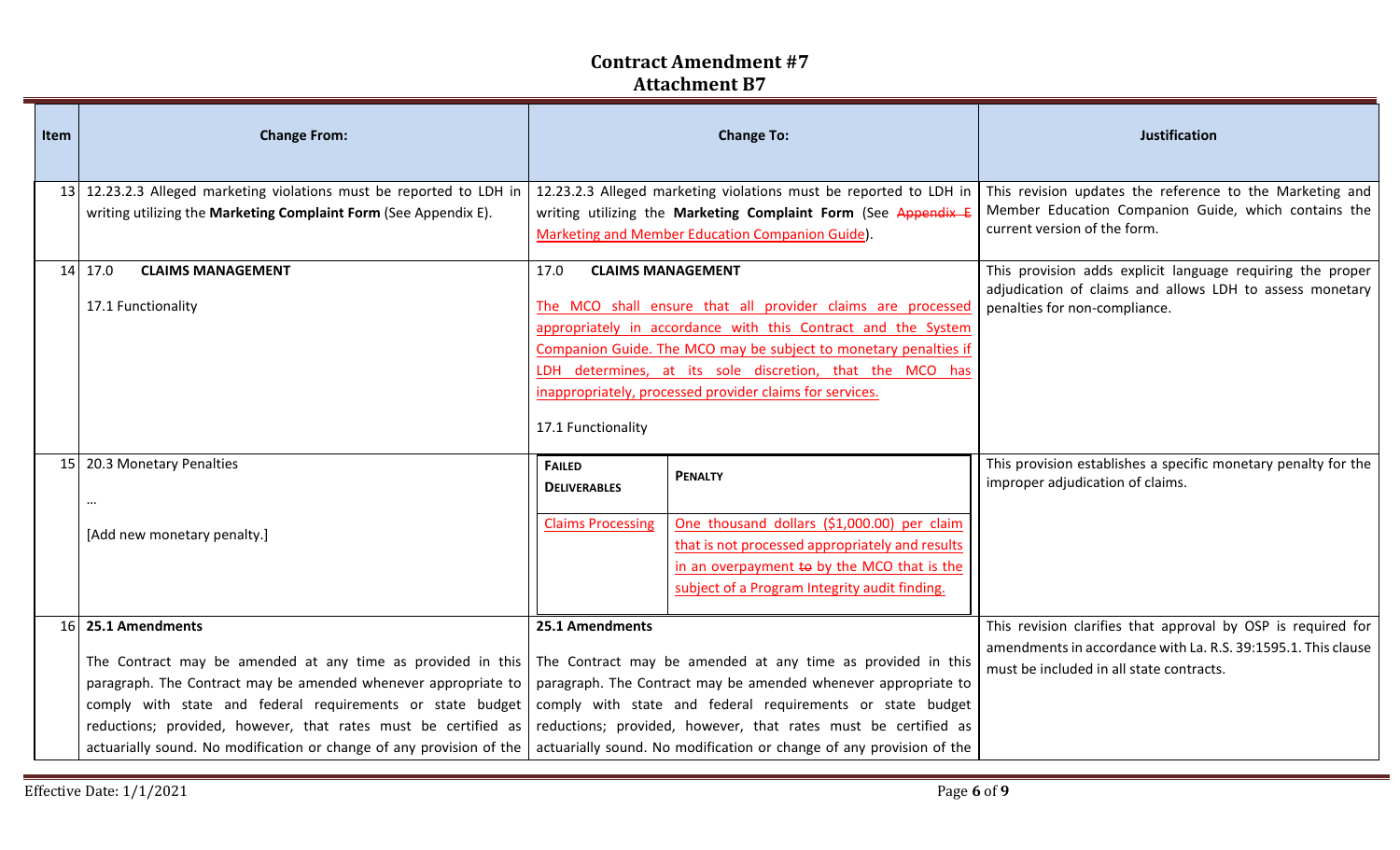| Item | <b>Change From:</b>                                                                                                                                                                                                                                                                                                                                                                                                                                                                                                                                                                                                                                                                                                                                                                                         | <b>Change To:</b>                                                                                                                                                                                                                                                                                                                                                                                                                                                                                                                                                                                                                                                                                                                                                                                                                                                                                                                                                              | <b>Justification</b>                                                                                                                                                                                                    |
|------|-------------------------------------------------------------------------------------------------------------------------------------------------------------------------------------------------------------------------------------------------------------------------------------------------------------------------------------------------------------------------------------------------------------------------------------------------------------------------------------------------------------------------------------------------------------------------------------------------------------------------------------------------------------------------------------------------------------------------------------------------------------------------------------------------------------|--------------------------------------------------------------------------------------------------------------------------------------------------------------------------------------------------------------------------------------------------------------------------------------------------------------------------------------------------------------------------------------------------------------------------------------------------------------------------------------------------------------------------------------------------------------------------------------------------------------------------------------------------------------------------------------------------------------------------------------------------------------------------------------------------------------------------------------------------------------------------------------------------------------------------------------------------------------------------------|-------------------------------------------------------------------------------------------------------------------------------------------------------------------------------------------------------------------------|
|      | Contract shall be made or construed to have been made unless such<br>modification is mutually agreed to in writing by the MCO and LDH, and<br>incorporated as a written amendment to the Contract. Any<br>amendment to the Contract shall require approval by LDH, the Division<br>of Administration Office of Contractual Review and may require<br>approval of the CMS Regional Office prior to the amendment<br>implementation.<br>LDH reserves the right to provide written clarification for non-material<br>changes of contract requirements whenever deemed necessary, at any<br>point in the contract period, to ensure the smooth operations of the<br>Medicaid Managed Care Program. Such clarifications shall be<br>implemented by the MCO and will not require an amendment to the<br>Contract. | Contract shall be made or construed to have been made unless such<br>modification is mutually agreed to in writing by the MCO and LDH, and<br>incorporated as a written amendment to the Contract. No amendment<br>shall be valid until executed by all parties and approved in writing by<br>the Office of State Procurement, in accordance with La. R.S. 39:1595.1.<br>Any amendment to the Contract shall require approval by LDH, the<br>Division of Administration Office of Contractual Review and may<br>require approval of the CMS Regional Office prior to the amendment<br>implementation.<br>LDH reserves the right to provide written clarification for non-material<br>changes of contract requirements whenever deemed necessary, at any<br>point in the contract period, to ensure the smooth operations of the<br>Medicaid Managed Care Program. Such clarifications shall be<br>implemented by the MCO and will not require an amendment to the<br>Contract. |                                                                                                                                                                                                                         |
| 17   | 25.63 Withholding in Last Month of Payment<br>For the last month of the Contract, the Department shall withhold<br>seventy-five percent (75%) of the final payment to the Contractor for<br>a maximum of one hundred and eighty (180) days from the due date<br>of such amount. LDH may retain and offset this withhold if the outgoing<br>Contractor does not fulfill its contractual obligations, including but not<br>limited to repaying any outstanding monetary penalties and sanctions,<br>or does not repay LDH for payments made on behalf of ineligible<br>recipients, some of which may extend past the term of the Contract.                                                                                                                                                                    | 25.63 Withholding in Last Month of Payment; Offsets Against Future<br><b>Payments Under a New Contract.</b><br>For the last month of the Contract, the Department shall withhold<br>seventy-five percent (75%) of the final payment to the Contractor for<br>a maximum of one hundred and eighty (180) days from the due date<br>of such amount. LDH may retain and offset this withhold if the outgoing<br>Contractor does not fulfill its contractual obligations, including, but not<br>$limited to,$ some of which may extend past the term of the $\epsilon$ Contract,<br>including, but not limited to, repaying LDH any outstanding monetary<br>penalties and sanctions assessed during the term of the Contract,<br>paying LDH any monetary penalties and sanctions assessed after the<br>term of the Contract for any Contractor noncompliance that occurred                                                                                                          | These revisions will allow LDH to utilize the final payment<br>withhold as payment for penalties or sanctions resulting from<br>violations of this Contract that are discovered following<br>termination or expiration. |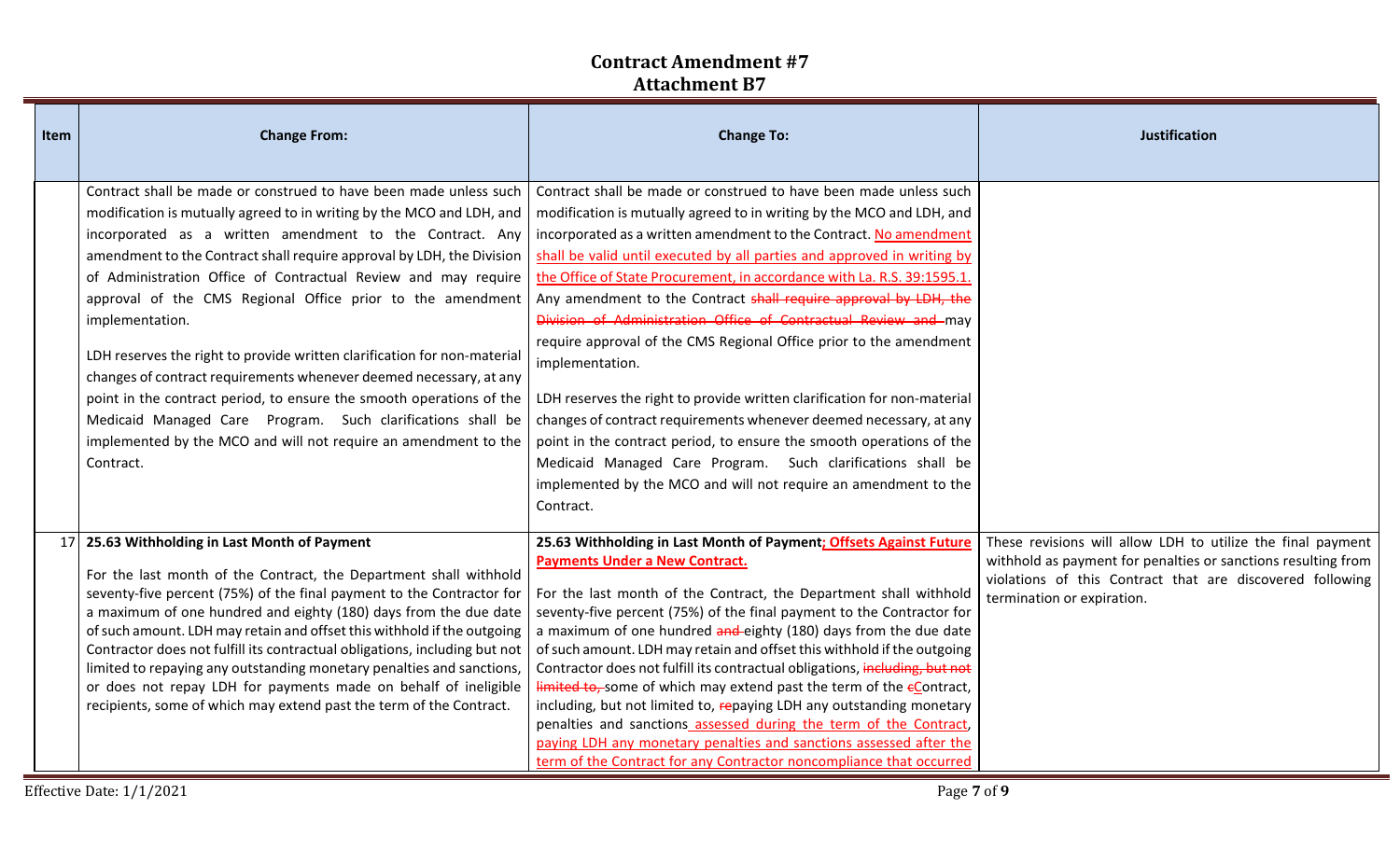| Item | <b>Change From:</b>                                                                                      | <b>Change To:</b>                                                                                                                                                                                                                                                                                                                                                                                                                                                                                                                                                                                                                                                                                                                                                                                                                                                                                                                                                                                                          | <b>Justification</b>                                                                                                                                                                              |
|------|----------------------------------------------------------------------------------------------------------|----------------------------------------------------------------------------------------------------------------------------------------------------------------------------------------------------------------------------------------------------------------------------------------------------------------------------------------------------------------------------------------------------------------------------------------------------------------------------------------------------------------------------------------------------------------------------------------------------------------------------------------------------------------------------------------------------------------------------------------------------------------------------------------------------------------------------------------------------------------------------------------------------------------------------------------------------------------------------------------------------------------------------|---------------------------------------------------------------------------------------------------------------------------------------------------------------------------------------------------|
|      |                                                                                                          | during the term of the Contract, or does not repaying LDH for<br>payments made on behalf of ineligible recipients, some of which may<br>extend past the term of the Contract.<br>Should LDH identify Contractor non-compliance with any surviving<br>provisions of the Contract after termination or expiration of the<br>Contract and Contractor and LDH have entered into a new contract for<br>Medicaid managed care services, LDH may offset any such penalties<br>and sanctions against future payments to Contractor. Penalties for<br>Contractor noncompliance that occurred partially during the term of<br>the Contract and partially during the term of the new contract for<br>Medicaid managed care services shall be assessed in accordance with<br>the terms of the Contract for the entirety of the noncompliance. Any<br>notice requirements by LDH, and Contractor dispute rights relating to<br>the monetary penalties and/or payment offsets, shall be in accordance<br>with the terms of the Contract. |                                                                                                                                                                                                   |
|      | 18 [Add new section]                                                                                     | 25.66 Code of Ethics<br>The Contractor acknowledges that Chapter 15 of Title 42 of the<br>Louisiana Revised Statutes (R.S. 42:1101 et. seq., Code of<br>Governmental Ethics) applies to the Contracting Party in the<br>performance of services called for in this Contract. The Contractor<br>agrees to immediately notify the state if potential violations of the<br>Code of Governmental Ethics arise at any time during the term of this<br>Contract.                                                                                                                                                                                                                                                                                                                                                                                                                                                                                                                                                                 | This revision adds Louisiana Code of Ethics requirements,<br>which must be included in all State contracts.                                                                                       |
|      | 19 LIST OF APPENDICES<br>This Contract should be considered to be comprised of all appendices<br>herein. | <b>LIST OF APPENDICES</b><br>This Contract should be considered to be comprised of all appendices<br>herein.                                                                                                                                                                                                                                                                                                                                                                                                                                                                                                                                                                                                                                                                                                                                                                                                                                                                                                               | Appendices E and G are addressed in the Marketing and<br>Member Education Companion Guide, which was<br>incorporated in Amendment #3 and contains the most<br>current version of these documents. |